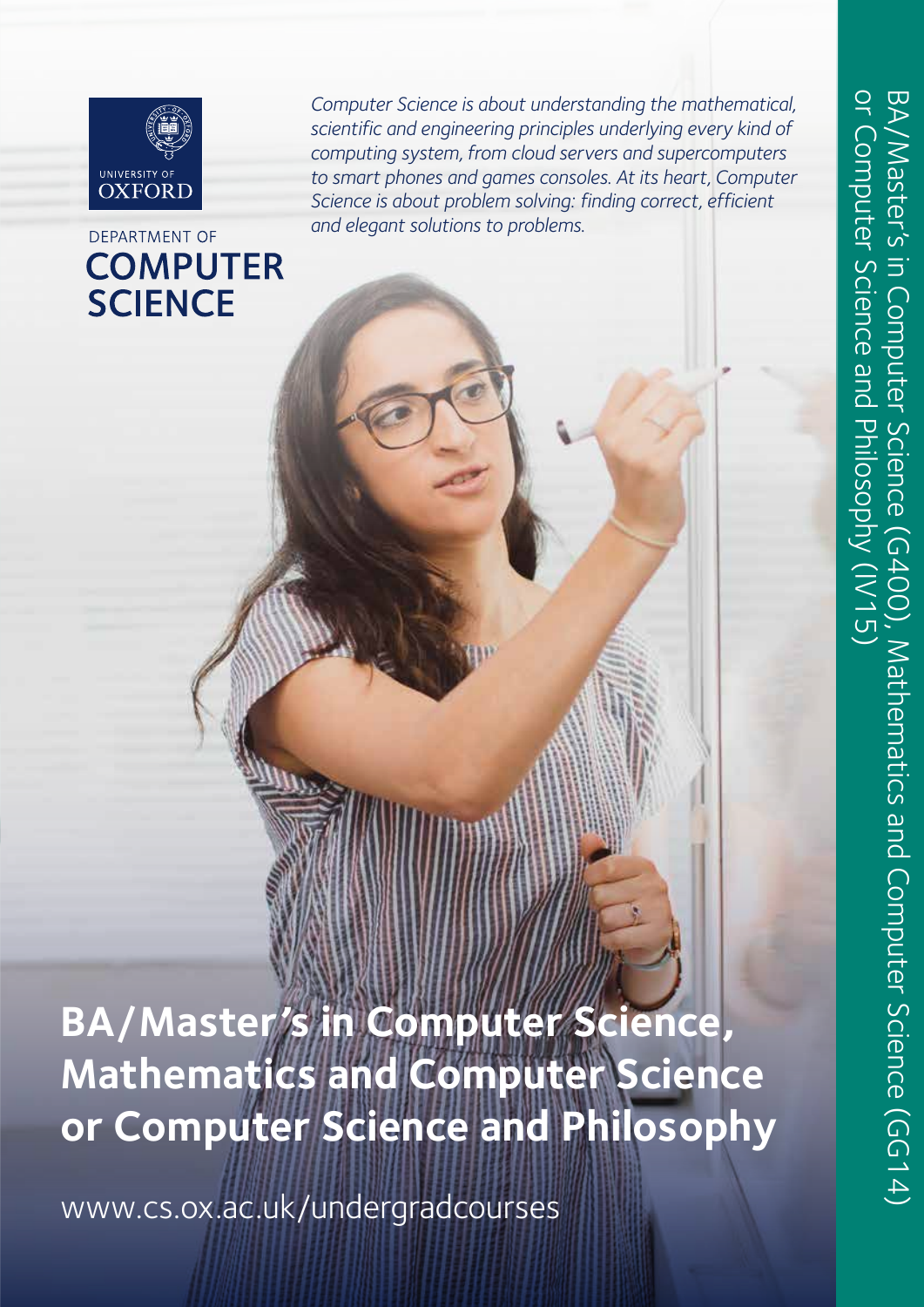

Oxford has one of the longest-established Computer Science departments in the country. Today it is home to world-class research and teaching. Research activities encompass core Computer Science, including computational biology, quantum computing, AI and machine learning, security, cyber physical systems, data and knowledge, software verification and software engineering.

### Why Computer Science at Oxford?



- n **Knowledge that endures.** Our courses teach the principles behind whatever technology you are using, rather than just the rules of a particular programming language. By the time you leave Oxford, you will be able to pick up a new programming language very quickly and begin to use it productively straight away.
- **Personalised tuition** from internationally recognised subject experts, through the worldfamous Oxford tutorial system. Most tutorials, classes, and lectures are delivered by staff who are tutors in their subject. We have an excellent staff to student ratio: the department is home to around 150 academic and research staff and has over 350 undergraduates, making for a friendly and supportive atmosphere.
- **Strong industry links** and our reputation for excellence means our students are highly sought after. We host regular guest seminars and lectures by visiting international academics or industry representatives. Oxford has also produced a number of highly successful startups, including DiffBlue, Navenio and Latent Logic. It is also home to the Oxford Foundry, the University of Oxford entrepreneurship centre supporting students as well as alumni.
- Practical experiences: many of our students undertake paid internships during the summer vacations. The Careers Service and the department can help you find positions. Oxford is well placed for internships. Oxford is a city rapidly building a reputation as a leading tech hub in the UK. With around 25,000 people in digital tech economy jobs, the city is especially known for its expertise in cyber security, app and software development, gaming and cloud computing.
- **n** The outstanding mix of people. Join a community where you live and study alongside people who are as passionate about your subject as you are. Learning and debating doesn't stop when you leave the lecture theatre but continues in social areas and over meals.
- Active student societies: the Oxford University Computer Society (CompSoc) and Oxford Women in Computer Science Society (OxWoCS) both organise academic, social and career events, talks by invited industry speakers and provide networking opportunities.
- **n** Cutting-edge science in a historic setting: join one of the top-ranked Computer Science institutions in the world<sup>1</sup>, and become part of the oldest university in the English-speaking world. The department is in the heart of our small city, so everything you need is just a short walk or cycle away.
- **Norld-class resources**, not only for academic work, but also for sporting, artistic, creative and social activities. The University of Oxford has more than 100 libraries, so our students rarely have to buy a book. There's an undergraduate social area in the department, where you can help yourself to a free coffee, relax, catch up on your email or discuss Computer Science with fellow students.
- **n** Generous financial support. Oxford offers generous financial assistance to UK students from lower income households to help with the cost of undergraduate study. About a quarter of UK students are given an Oxford bursary<sup>2</sup>, which they never have to pay back. A variety of scholarships and prizes are available during the course of the degree.

1 For the fourth year running the University of Oxford has been ranked first in the world for Computer Science in The Times Higher Education 2022 World University Rankings.

2 For more information please see: www.ox.ac.uk/funding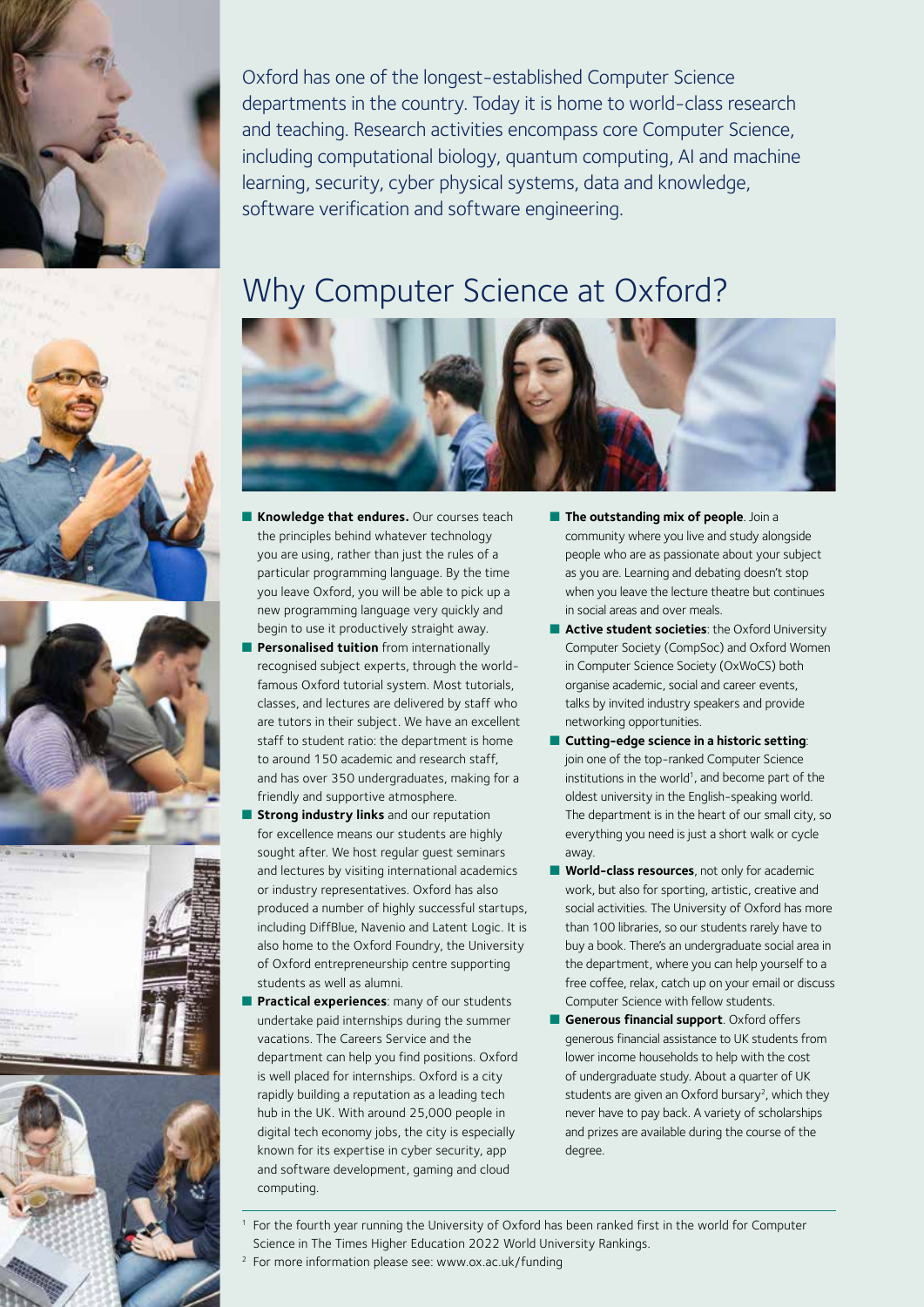# Which course is right for me?

We are looking for students who have a real flair for mathematics: these are the skills needed for reasoning rigorously about the specific behaviour of programs and computer systems, and also for applications such as computer graphics, machine learning and computer security.

#### **Computer Science**

To be a successful Computer Science student, you will need a curiosity about how things work, and the ability to use mathematics to solve problems creatively. Computer Science at Oxford starts with the fundamentals of computers and programming, so it is not necessary to have studied Computing or ICT as a formal subject. We do however expect to see evidence of genuine interest and engagement with the subject.

#### **Mathematics and Computer Science**

The Mathematics and Computer Science joint degree gives you the chance to combine Computer Science with advanced study of pure mathematics, and will suit you if you are interested in using computers to solve mathematical or scientific problems, or in the deeper mathematical basis of Computer Science itself. By its nature Computer Science is very mathematical, applying deep and beautiful mathematics to real-world problems.

#### **Computer Science and Philosophy**

Our Computer Science and Philosophy degree allows you to study fascinating topics that are both intellectually exciting and creative right from the start: in Computer Science through the design of computer programs, and in Philosophy through the working out of arguments and systems of thought. The two disciplines meet in many fruitful ways, including artificial intelligence, artificial life and modelling, information ethics, logic, robotics and virtual reality.

All undergraduate level programmes are offered as three-year (BA) and four-year (Master's) degrees. You do not need to decide between the three- or four-year option when you apply: everyone applies for the four-year option, and chooses at the beginning of the third year whether to stay for one more year or two.<sup>3</sup>

### What is the role of the college?

Each Oxford college has its own particular history, ethos and architecture but the degree is identical. The Computer Science courses are organised and largely taught by the department: lectures, classes, practicals, projects and exams are all provided centrally. Your college will provide you with tutorials, where you and another student will meet with a tutor to discuss problems you have attempted to solve, or other aspects of Computer Science. Small group tuition is one of the University's great strengths.



Your college will be your home for much of your time at Oxford, and act as a social hub. You won't have to find somewhere to live before you come to Oxford. Your college will usually provide on-site accommodation for at least your first year. Terms in Oxford are short, at just 8 weeks, and you usually only pay for your room during term time. Colleges also have their own dining facilities which offer food and drink.

You can choose to apply to a specific college, or to make an open application. If you apply to a specific college, make sure that this offers the subject you have applied for. If you choose to make an open application, your application will be assigned to a college that has relatively fewer applications for your course in the year you apply.

See **www.cs.ox.ac.uk/collegelist** for a list of colleges that offer Computer Science and joint degrees.

"Computer Science and Philosophy initially look quite different, but at their core, they stretch the same muscle. It might be how to sort a list, or how to find your conscience, but the skill in both is thinking with precision and thoroughness. That's a skill I have learned for life, and I am grateful for it!"

> **Monim Wains** 4th year, Computer Science and Philosophy



<sup>3</sup> Students need to achieve a 2:1 at the end of their third year in order to progress to the fourth year.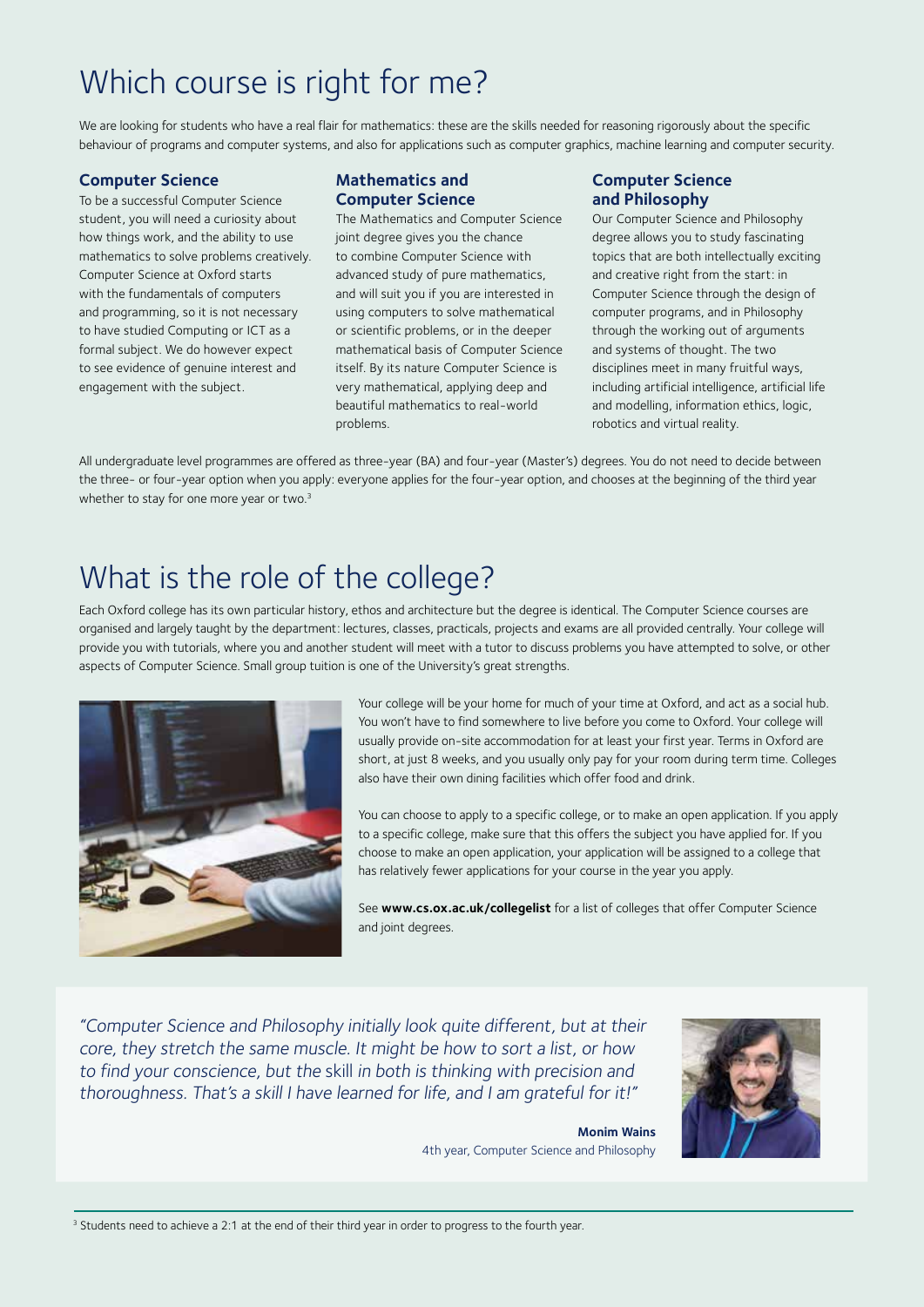#### **BA/Master's in Computer Science**

**First Year**: lays the foundations for the work you will do later in the degree. The emphasis is on using the power of mathematics to help design programs and to explain why they are correct. You will study the basics of Computer Science, beginning with how to write a good computer program, taking compulsory core Computer Science courses.

**Second Year: you will take more core Computer** Science courses, plus you will choose Computer Science options in the areas that interest you most. You will also take part in a group design practical, working with a group of fellow students to design a solution to a practical problem. Many group projects have the support of well-known international companies.

**Third Year**: brings more flexibility to your timetable. You will choose from a range of Computer Science options. Single honours students may undertake an extended project, usually with the aim of developing a substantial computer program, or analysis of a computer system.

**Optional Fourth Year: you will spend about** two-thirds of your time taking research-oriented Computer Science advanced options. You will also do a research-oriented advanced project.

### **How the joint honours degrees differ from single honours**

**BA/Master's in Mathematics and Computer Science**  During the first two years of the course you will split your time roughly equally between the two subjects. You will take compulsory core Mathematics courses and core Computer Science courses. During the second and third year you will choose from a range of Mathematics options and Computer Science options. In the third and fourth year, you have freedom to specialise more in one subject or the other if you wish. (But, unlike the single honours students, you won't undertake an extended project.) In the optional fourth year, you will spend about two-thirds of your time taking Mathematics advanced options and Computer Science advanced options, plus completing a Computer Science project or Mathematics dissertation.

#### **BA/Master's in Computer Science and Philosophy**

In the first year you will take (compulsory) core Philosophy courses and core Computer Science courses. During the second year, you will take further core Computer Science courses, plus Philosophy options and Computer Science options. During the first two years, your time is split roughly equally between the two subjects, but in the third and fourth years, you can specialise in one subject if you wish. In the third and fourth years, you will take Computer Science options and Computer Science advanced options respectively, plus Philosophy options. Unlike the single honours students you will not take a third year extended project, but you but you can undertake a Philosophy thesis. In year four you may undertake a Philosophy thesis (if not taken in year three) or a Computer Science project.

### How are the courses structured?

Computer Science (CS) Mathematics (M) Philosophy (P) KEY Compulsory subject:  $\bullet$  Optional: O

| 1st/2nd year Core Computer Science Courses | $\mathsf{CS}\phantom{0}$ | M&CS | CS&P |
|--------------------------------------------|--------------------------|------|------|
| Continuous Mathematics                     |                          |      |      |
| Design & Analysis of Algorithms            |                          |      |      |
| Digital Systems                            |                          |      |      |
| Discrete Mathematics                       |                          |      |      |
| Ethics and Responsible Innovation          |                          |      |      |
| Functional Programming                     |                          |      |      |
| Imperative Programming                     |                          |      |      |
| Intro to Formal Proof                      |                          |      |      |
| Linear Algebra                             |                          |      |      |
| Probability                                |                          |      |      |
| Algorithms & Data Structures               |                          |      |      |
| Models of Computation                      |                          |      |      |
| Concurrent Programming                     |                          | റ    | റ    |
| Compilers                                  |                          | റ    | റ    |
| Group Design Practical                     |                          |      |      |

| 1st/2nd year<br><b>Core Mathematics Courses</b> |                           | 1st/2nd year<br><b>Core Philosophy Courses</b> |
|-------------------------------------------------|---------------------------|------------------------------------------------|
| Algebra                                         | Intro to Complex Numbers  | Elements of Deductive Logic                    |
| Analysis                                        | Intro to Pure Mathematics | General Philosophy                             |
| Complex Analysis                                | Linear Algebra            | Intro to Logic                                 |
| Groups & Group Actions                          | Metric Spaces             | Turing on Computability &<br>Intelligence      |

| Computer Science Options<br>Example 2nd/3rd year | Artificial Intelligence                           |                                     |                                        | Ethics                          |                            |  |
|--------------------------------------------------|---------------------------------------------------|-------------------------------------|----------------------------------------|---------------------------------|----------------------------|--|
|                                                  |                                                   | Computer Architecture               |                                        |                                 | Knowledge & Reality        |  |
|                                                  | Computer Graphics                                 |                                     | 2nd/3rd/4th year<br>Philosophy Options | Philosophical Logic             |                            |  |
|                                                  | Computer Security<br>Concurrency                  |                                     |                                        | Philosophy of Cognitive Science |                            |  |
|                                                  |                                                   |                                     |                                        |                                 |                            |  |
|                                                  | Databases                                         |                                     |                                        | Philosophy of Mathematics       |                            |  |
|                                                  | Logic & Proof                                     |                                     |                                        |                                 | Philosophy of Mind         |  |
|                                                  | Machine Learning                                  |                                     |                                        | Example                         | Philosophy of Science      |  |
|                                                  |                                                   | Principles of Programming Languages |                                        |                                 | Philosophy of Wittgenstein |  |
|                                                  |                                                   |                                     |                                        |                                 |                            |  |
|                                                  |                                                   | Algebraic Number Theory             |                                        | Logic                           |                            |  |
|                                                  | Example<br>2nd/3rd year<br>Mathematics<br>Options | Galois Theory                       |                                        |                                 | Probability                |  |
|                                                  |                                                   | Information Theory                  |                                        |                                 | Rings and Modules          |  |
|                                                  |                                                   | Integration                         |                                        |                                 | Set Theory                 |  |

| year<br>tics<br>י _<br>lathem<br>ptions<br>호 원<br>⊔<br>2 ਮਹੂ<br>2 ਮਹੂ | Algebraic Number Theory | Logic             |  |
|-----------------------------------------------------------------------|-------------------------|-------------------|--|
|                                                                       | Galois Theory           | Probability       |  |
|                                                                       | Information Theory      | Rings and Modules |  |
|                                                                       | Integration             | Set Theory        |  |

|                                  | <b>Advanced Security</b>                |  |                                     | Algebraic Topology          |
|----------------------------------|-----------------------------------------|--|-------------------------------------|-----------------------------|
|                                  | Automata, Logic & Games                 |  |                                     |                             |
| Science Advanced Options<br>year | Computational Game Theory               |  | <b>Mathematics Advanced Options</b> | Axiomatic Set Theory        |
|                                  | Computational Learning Theory           |  |                                     | Combinatorics               |
|                                  | Concurrent Algorithms & Data Structures |  |                                     |                             |
|                                  | Database Systems Implementation         |  |                                     | <b>Elliptic Curves</b>      |
|                                  | Graph Representation Learning           |  |                                     | Godel's Incompleteness      |
|                                  | Law and Computer Science                |  |                                     | Theorems                    |
| 4th                              | Probabilistic Model Checking            |  | 4th year                            | <b>Hyperbolic Equations</b> |
| Computer<br>$\frac{1}{2}$        | Probability & Computing                 |  | Example                             | Probabilistic               |
|                                  | Quantum Software                        |  |                                     | Combinatorics               |

For further details on course content, and options visit: **www.cs.ox.ac.uk/undergradcourses** 

The courses listed above are illustrative and may change. This information is intended as a simplified, rough guide. A full list of current options is available on the course website.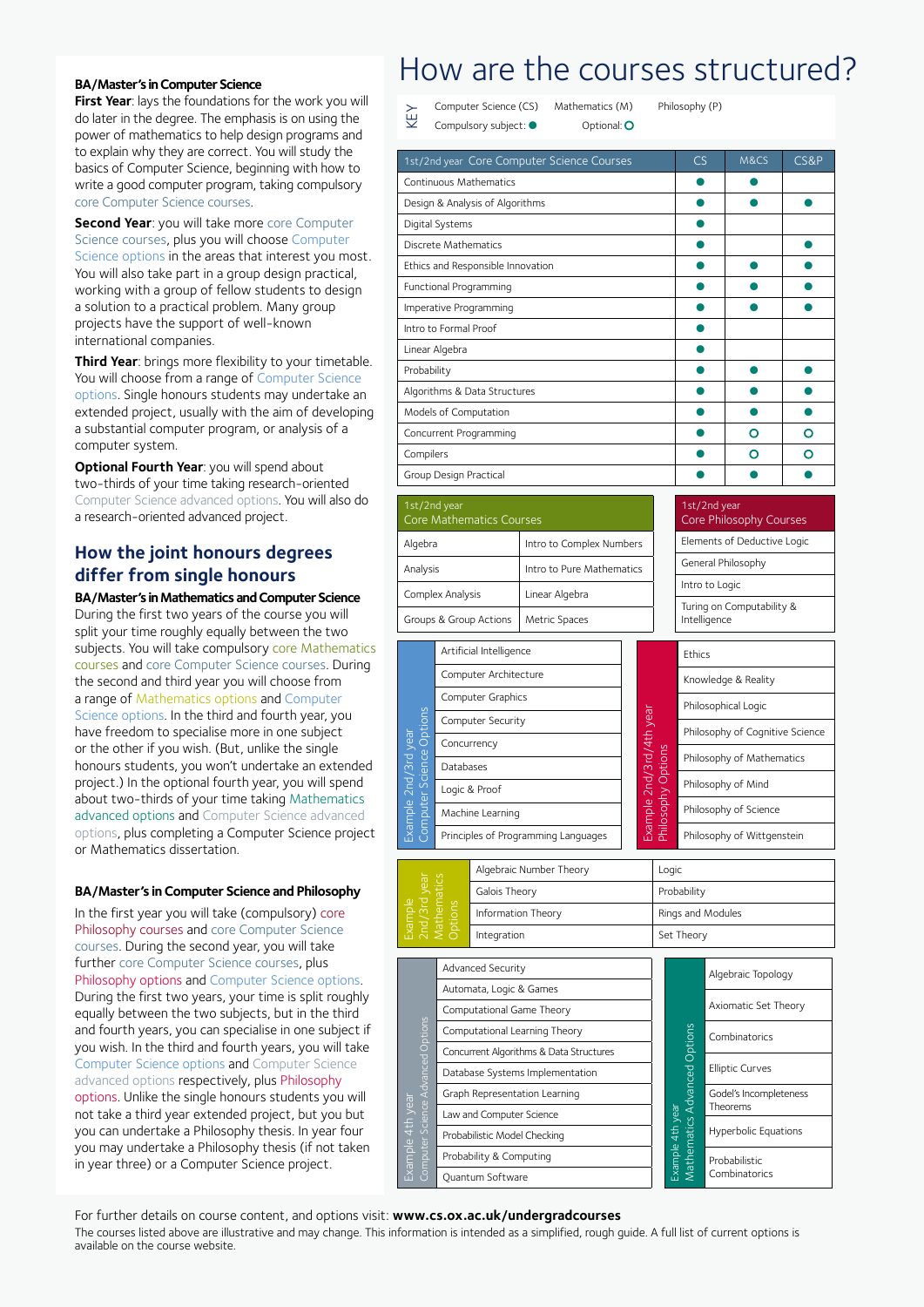### How will I be taught?

*Our courses concentrate on creating links between theory and practice. You will also gain practical problem-solving and program design skills. The majority of subjects within the Computer Science elements of our degrees are linked with practical work in our well-equipped laboratories.*

**Tutorials:** normally consist of a one-hour meeting typically between a tutor and two or three students. They are based in colleges, and are an opportunity for you to spend an hour discussing some aspect of Computer Science. In your own time, you will write solutions to a set of problems, and your tutor will mark your work and then discuss it with you for an hour. Students typically have two or three tutorials or classes each week.

**Lectures:** bring together students from all colleges to hear about some aspect of Computer Science, often from a world expert on that part of the subject. Our students typically attend eight to twelve lectures a week.

**Practicals:** give you an opportunity to work on real programs that reflect the principles you have learned, and are a way to become familiar with up-to-date computing and programming technology. One week you might be creating interactive computer graphics, and another week you might be building a compiler for your own programming language, guided by a member of staff. Practical work might occupy two afternoons a week.

**Problem classes:** in later years of the course, you will also take part in small classes for the specialised topics that you have chosen to study in your degree. These small classes are taught by people with specialised knowledge in the topic.



**Project work:** you will have the opportunity to make a more extensive exploration of some of the ideas from your course by doing a project. You will have a project supervisor to guide your work, and might meet once a week.

**Assessment:** at the end of your first, second and third years you will sit exams. Most fourth year options are assessed by a take-home exam that you will complete during the Christmas or Easter vacation.

# What qualifications do I need?

#### **A-levels**

We will normally make an offer of **A\*AA** on three A-levels including **at least an A in Mathematics**.

- Computer Science, and Computer Science and Philosophy: the A\* must be in Mathematics, Further Mathematics or Computing/Computer Science. Those taking Further Mathematics A-level or AS-level are required to achieve at least a Grade A.
- Mathematics and Computer Science: if Further Mathematics is taken, then including A\*A between Mathematics and Further Mathematics; otherwise including A\* in Mathematics. Those taking Further Mathematics AS-level are required to achieve at least a Grade A.

Further Mathematics is strongly recommended as the best preparation for our courses. The vast majority of applicants who are taking A-levels, who receive an offer from us, are taking Further Mathematics A-level, but it isn't a requirement as we know that not all schools are able to offer it. If your school offers Further Maths we expect you to take it. Computer Science or another science is recommended.

Data on application and acceptance rates is given here: **www.cs.ox.ac.uk/adstats**

#### **International Baccalaureate**

39 points, including core points. Higher Level grades of 7 6 6 with the 7 in Mathematics. For those taking the revised IB Mathematics syllabus we will accept both Mathematics courses at HL.

For further information, including details of the wide range of alternative qualifications we are happy to accept, see: **www.cs.ox.ac.uk/entryreqs** 

# How do I apply?



All of our applicants must sit the Mathematics Admissions Test (MAT). We are unable to consider your application without it. Most students sit the test in their own schools or at a local test centre. Using the MAT score and everything else we know about you, we decide whom to interview. If a student is invited for in-person interviews they will normally stay in college for several days, giving you the opportunity to sample college life. All meals and accommodation are provided free of charge. Some students will be offered online interviews. Applicants are normally interviewed by at least two colleges. More information: **www.cs.ox.ac.uk/howtoapply**

<sup>4</sup> From 2019-21, 96% of A-level students who were offered places for Computer Science courses (including joint courses) took Further Maths to A-level.

**96% of A-level students who were offered places took Further Maths to A-level.**<sup>4</sup>